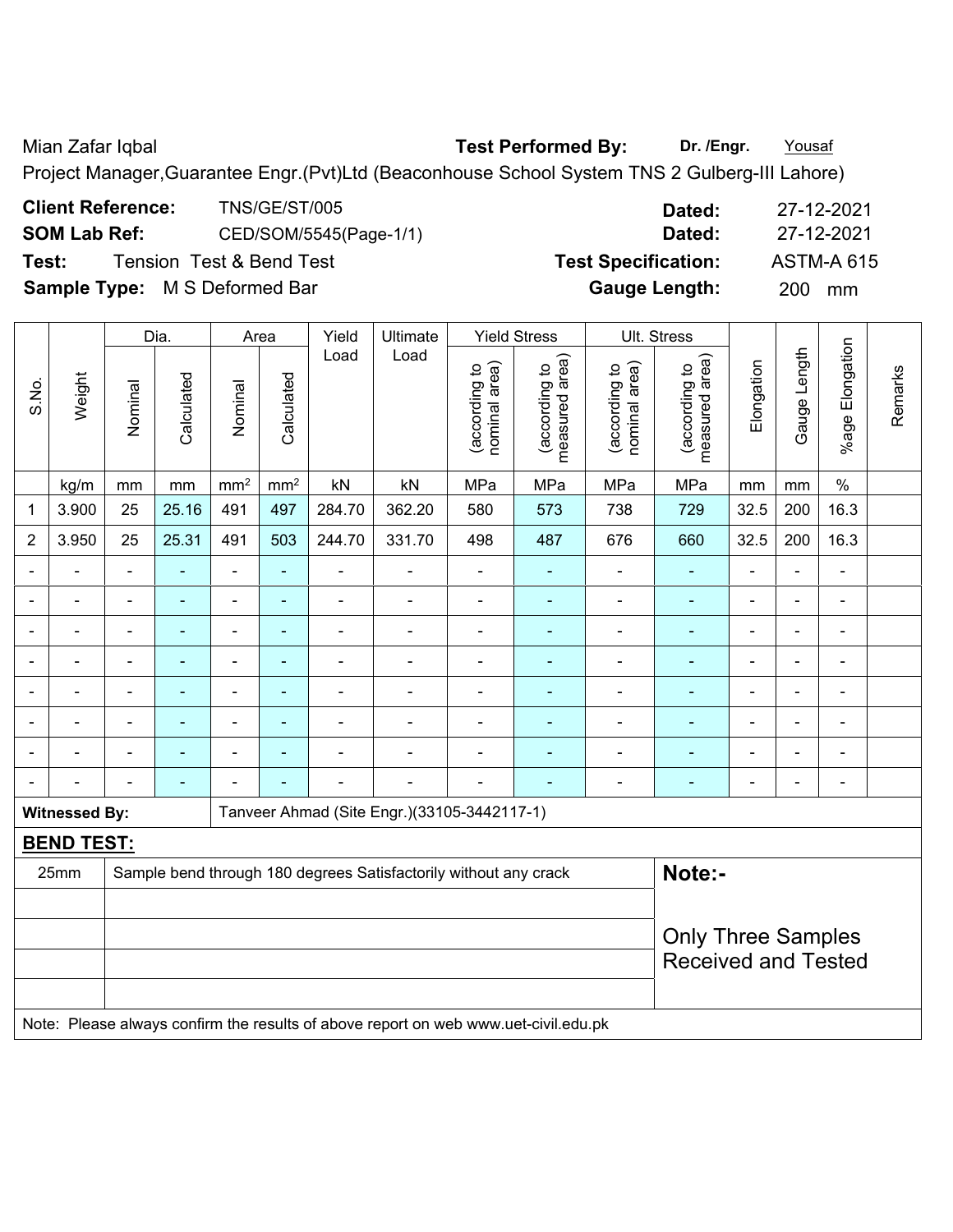Naveena Steel Mills **Test Performed By:** Dr. /Engr. **S. Asad Ali Gillani** Ali Gillani

B-21 Banglore Town, Shahrah-e-Faisal Karachi.(NHA Projects)

|  | <b>Client Reference:</b> | Nil |
|--|--------------------------|-----|
|  |                          |     |

**SOM Lab Ref:** CED/SOM/5547(Page-1a/1) **Dated:** 27-12-2021

**Test:** Tension Test & Bend Test **Test Specification:** ASTM-A 615

**Sample Type:** Deformed Bar **Gauge Length:** 200 mm

|                |                                                                                     |                | Dia.                                                                                         | Area            |                          | Yield          | Ultimate                                                         |                                | <b>Yield Stress</b>               |                                | Ult. Stress                     |                |              |                          |         |
|----------------|-------------------------------------------------------------------------------------|----------------|----------------------------------------------------------------------------------------------|-----------------|--------------------------|----------------|------------------------------------------------------------------|--------------------------------|-----------------------------------|--------------------------------|---------------------------------|----------------|--------------|--------------------------|---------|
| S.No.          | Weight                                                                              | Nominal        | Calculated                                                                                   | Nominal         | Calculated               | Load           | Load                                                             | nominal area)<br>(according to | (according to  <br>measured area) | (according to<br>nominal area) | (according to<br>measured area) | Elongation     | Gauge Length | Elongation<br>%age I     | Remarks |
|                | kg/m                                                                                | mm             | mm                                                                                           | mm <sup>2</sup> | mm <sup>2</sup>          | kN             | kN                                                               | MPa                            | MPa                               | MPa                            | MPa                             | mm             | mm           | $\%$                     |         |
| 1              | 4.895                                                                               | 28             | 28.19                                                                                        | 616             | 624                      | 325.00         | 412.00                                                           | 528                            | 521                               | 669                            | 661                             | 25.0           | 200          | 12.5                     |         |
| $\overline{2}$ | 4.883                                                                               | 28             | 28.14                                                                                        | 616             | 622                      | 328.20         | 416.00                                                           | 533                            | 528                               | 676                            | 669                             | 25.0           | 200          | 12.5                     |         |
| 3              | 3.870                                                                               | 25             | 25.06                                                                                        | 491             | 493                      | 265.00         | 336.00                                                           | 540                            | 538                               | 684                            | 682                             | 30.0           | 200          | 15.0                     |         |
| 4              | 3.878                                                                               | 25             | 25.08                                                                                        | 491             | 494                      | 268.00         | 335.50                                                           | 546                            | 543                               | 683                            | 680                             | 32.5           | 200          | 16.3                     |         |
| 5              | 3.039                                                                               | 22             | 22.20                                                                                        | 380             | 387                      | 206.00         | 254.20                                                           | 542                            | 533                               | 669                            | 657                             | 32.5           | 200          | 16.3                     |         |
| 6              | 3.041                                                                               | 22             | 22.21                                                                                        | 380             | 387                      | 209.00         | 257.20                                                           | 550                            | 540                               | 677                            | 664                             | 27.5           | 200          | 13.8                     |         |
|                |                                                                                     |                |                                                                                              | $\blacksquare$  | $\blacksquare$           |                |                                                                  | ä,                             | ٠                                 |                                |                                 |                |              | ä,                       |         |
|                |                                                                                     |                |                                                                                              |                 |                          | $\blacksquare$ |                                                                  | $\blacksquare$                 |                                   |                                |                                 |                |              | L,                       |         |
|                |                                                                                     |                | ۰                                                                                            | $\blacksquare$  | $\overline{\phantom{0}}$ | ۰              |                                                                  | $\blacksquare$                 | $\overline{\phantom{0}}$          | $\overline{\phantom{0}}$       | $\overline{\phantom{0}}$        |                | -            | ä,                       |         |
|                |                                                                                     | $\blacksquare$ | ۰                                                                                            | $\blacksquare$  | ٠                        | $\blacksquare$ | $\blacksquare$                                                   | $\blacksquare$                 | $\overline{\phantom{0}}$          | $\blacksquare$                 | $\overline{\phantom{0}}$        | $\blacksquare$ | L,           | $\overline{\phantom{a}}$ |         |
|                |                                                                                     |                |                                                                                              |                 |                          |                |                                                                  |                                |                                   |                                |                                 |                |              |                          |         |
|                | <b>BEND TEST:</b>                                                                   |                |                                                                                              |                 |                          |                |                                                                  |                                |                                   |                                |                                 |                |              |                          |         |
|                | 28mm                                                                                |                |                                                                                              |                 |                          |                | Sample bend through 180 degrees Satisfactorily without any crack |                                |                                   |                                | Note:-                          |                |              |                          |         |
|                | 25mm                                                                                |                | Sample bend through 180 degrees Satisfactorily without any crack                             |                 |                          |                |                                                                  |                                |                                   |                                |                                 |                |              |                          |         |
|                | 22mm                                                                                |                | Sample bend through 180 degrees Satisfactorily without any crack<br><b>Only Nine Samples</b> |                 |                          |                |                                                                  |                                |                                   |                                |                                 |                |              |                          |         |
|                |                                                                                     |                |                                                                                              |                 |                          |                |                                                                  |                                |                                   |                                | <b>Received and Tested</b>      |                |              |                          |         |
|                |                                                                                     |                |                                                                                              |                 |                          |                |                                                                  |                                |                                   |                                |                                 |                |              |                          |         |
|                | Note: Please always confirm the results of above report on web www.uet-civil.edu.pk |                |                                                                                              |                 |                          |                |                                                                  |                                |                                   |                                |                                 |                |              |                          |         |

**Client Reference:** Nil **Dated:** 27-12-2021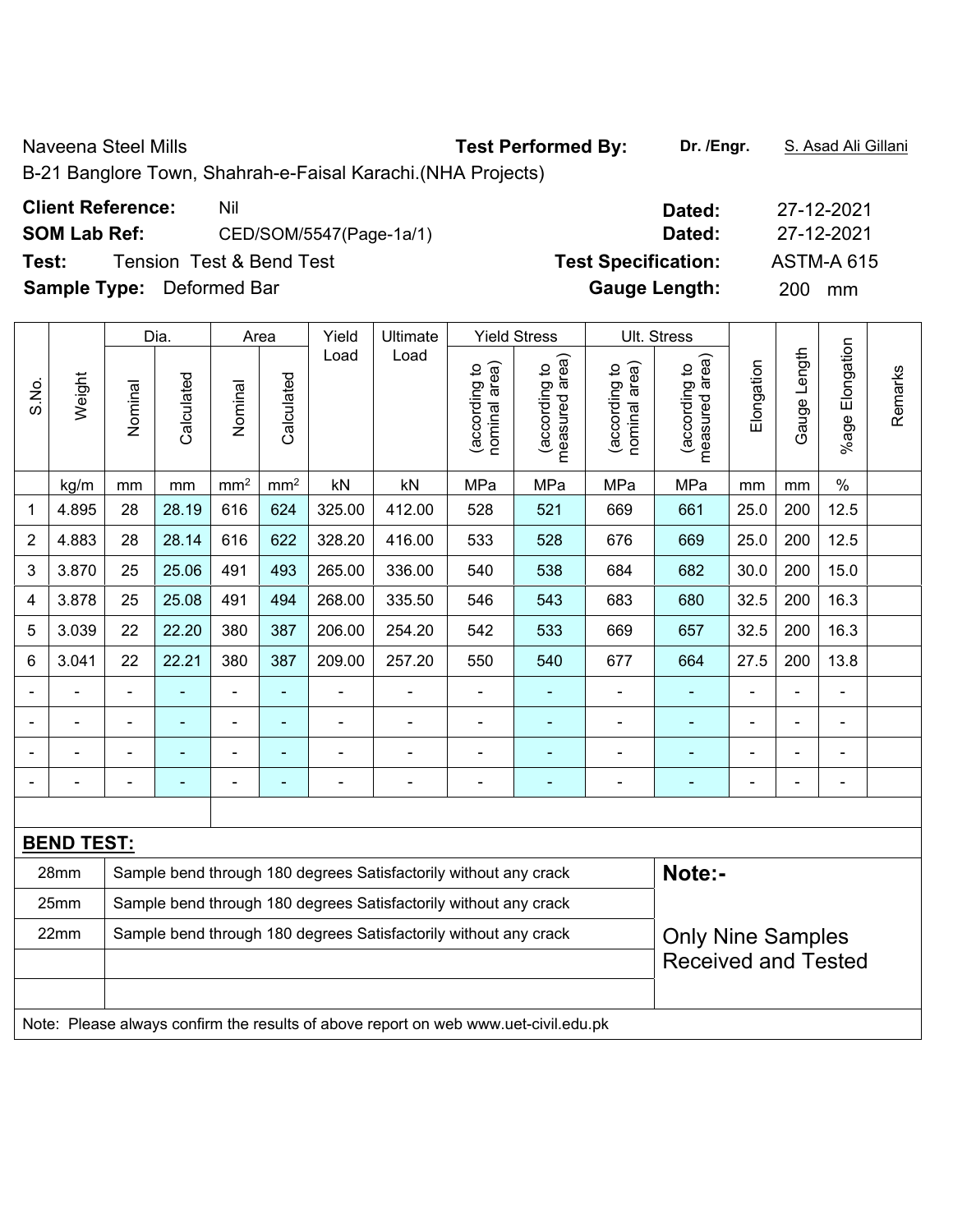Naveena Steel Mills **Test Performed By:** Dr. /Engr. **S. Asad Ali Gillani** Ali Gillani

B-21 Banglore Town, Shahrah-e-Faisal Karachi.(NHA Projects)

|  | <b>Client Reference:</b> | Nil |
|--|--------------------------|-----|
|  |                          |     |

**SOM Lab Ref:** CED/SOM/5547(Page-1b/1) **Dated:** 27-12-2021

**Test:** Tension Test & Bend Test **Test Specification:** ASTM-A 615

**Sample Type:** Deformed Bar **Gauge Length:** 200 mm

|                |                   |                                                                                     | Dia.                                                                                         |                 | Area            | Yield  | Ultimate                                                         |                                | <b>Yield Stress</b>             |                                | Ult. Stress                     |                              |              |                 |         |
|----------------|-------------------|-------------------------------------------------------------------------------------|----------------------------------------------------------------------------------------------|-----------------|-----------------|--------|------------------------------------------------------------------|--------------------------------|---------------------------------|--------------------------------|---------------------------------|------------------------------|--------------|-----------------|---------|
| S.No.          | Weight            | Nominal                                                                             | Calculated                                                                                   | Nominal         | Calculated      | Load   | Load                                                             | nominal area)<br>(according to | measured area)<br>(according to | (according to<br>nominal area) | measured area)<br>(according to | Elongation                   | Gauge Length | %age Elongation | Remarks |
|                | kg/m              | mm                                                                                  | mm                                                                                           | mm <sup>2</sup> | mm <sup>2</sup> | kN     | kN                                                               | MPa                            | MPa                             | MPa                            | MPa                             | mm                           | mm           | $\%$            |         |
| 1              | 2.451             | 20                                                                                  | 19.93                                                                                        | 314             | 312             | 178.20 | 226.20                                                           | 567                            | 572                             | 720                            | 725                             | 30.0                         | 200          | 15.0            |         |
| $\overline{2}$ | 2.451             | 20                                                                                  | 19.94                                                                                        | 314             | 312             | 178.00 | 224.00                                                           | 567                            | 571                             | 713                            | 718                             | 25.0                         | 200          | 12.5            |         |
| 3              | 1.608             | 16                                                                                  | 16.15                                                                                        | 201             | 205             | 109.00 | 132.00                                                           | 542                            | 533                             | 657                            | 645                             | 35.0                         | 200          | 17.5            |         |
| 4              | 1.607             | 16                                                                                  | 16.14                                                                                        | 201             | 205             | 109.50 | 132.00                                                           | 545                            | 535                             | 657                            | 645                             | 37.5                         | 200          | 18.8            |         |
| 5              | 0.888             | 12                                                                                  | 12.00                                                                                        | 113             | 113             | 60.70  | 76.00                                                            | 537                            | 537                             | 672                            | 673                             | 22.5                         | 200          | 11.3            |         |
| 6              | 0.886             | 12                                                                                  | 11.99                                                                                        | 113             | 113             | 61.20  | 76.20                                                            | 541                            | 543                             | 674                            | 675                             | 22.5                         | 200          | 11.3            |         |
|                |                   |                                                                                     |                                                                                              | $\blacksquare$  |                 |        |                                                                  | ä,                             | ÷,                              |                                |                                 |                              |              |                 |         |
|                |                   |                                                                                     |                                                                                              |                 |                 | ÷      |                                                                  | $\blacksquare$                 |                                 |                                |                                 |                              | ä,           | ä,              |         |
|                |                   |                                                                                     | ۰                                                                                            |                 | ۰               | ۰      |                                                                  | $\blacksquare$                 | ٠                               | ۰                              | $\blacksquare$                  |                              | -            | ä,              |         |
| $\blacksquare$ |                   | ä,                                                                                  | ۰                                                                                            | $\blacksquare$  |                 | ۰      | ÷                                                                | $\overline{a}$                 | ٠                               | $\blacksquare$                 | ۰                               | $\qquad \qquad \blacksquare$ | ä,           | $\blacksquare$  |         |
|                |                   |                                                                                     |                                                                                              |                 |                 |        |                                                                  |                                |                                 |                                |                                 |                              |              |                 |         |
|                | <b>BEND TEST:</b> |                                                                                     |                                                                                              |                 |                 |        |                                                                  |                                |                                 |                                |                                 |                              |              |                 |         |
|                | 20mm              |                                                                                     |                                                                                              |                 |                 |        | Sample bend through 180 degrees Satisfactorily without any crack |                                |                                 |                                | Note:-                          |                              |              |                 |         |
|                | 16 <sub>mm</sub>  | Sample bend through 180 degrees Satisfactorily without any crack                    |                                                                                              |                 |                 |        |                                                                  |                                |                                 |                                |                                 |                              |              |                 |         |
|                | 12mm              |                                                                                     | Sample bend through 180 degrees Satisfactorily without any crack<br><b>Only Nine Samples</b> |                 |                 |        |                                                                  |                                |                                 |                                |                                 |                              |              |                 |         |
|                |                   |                                                                                     |                                                                                              |                 |                 |        |                                                                  |                                |                                 |                                | <b>Received and Tested</b>      |                              |              |                 |         |
|                |                   |                                                                                     |                                                                                              |                 |                 |        |                                                                  |                                |                                 |                                |                                 |                              |              |                 |         |
|                |                   | Note: Please always confirm the results of above report on web www.uet-civil.edu.pk |                                                                                              |                 |                 |        |                                                                  |                                |                                 |                                |                                 |                              |              |                 |         |

**Client Reference:** Nil **Dated:** 27-12-2021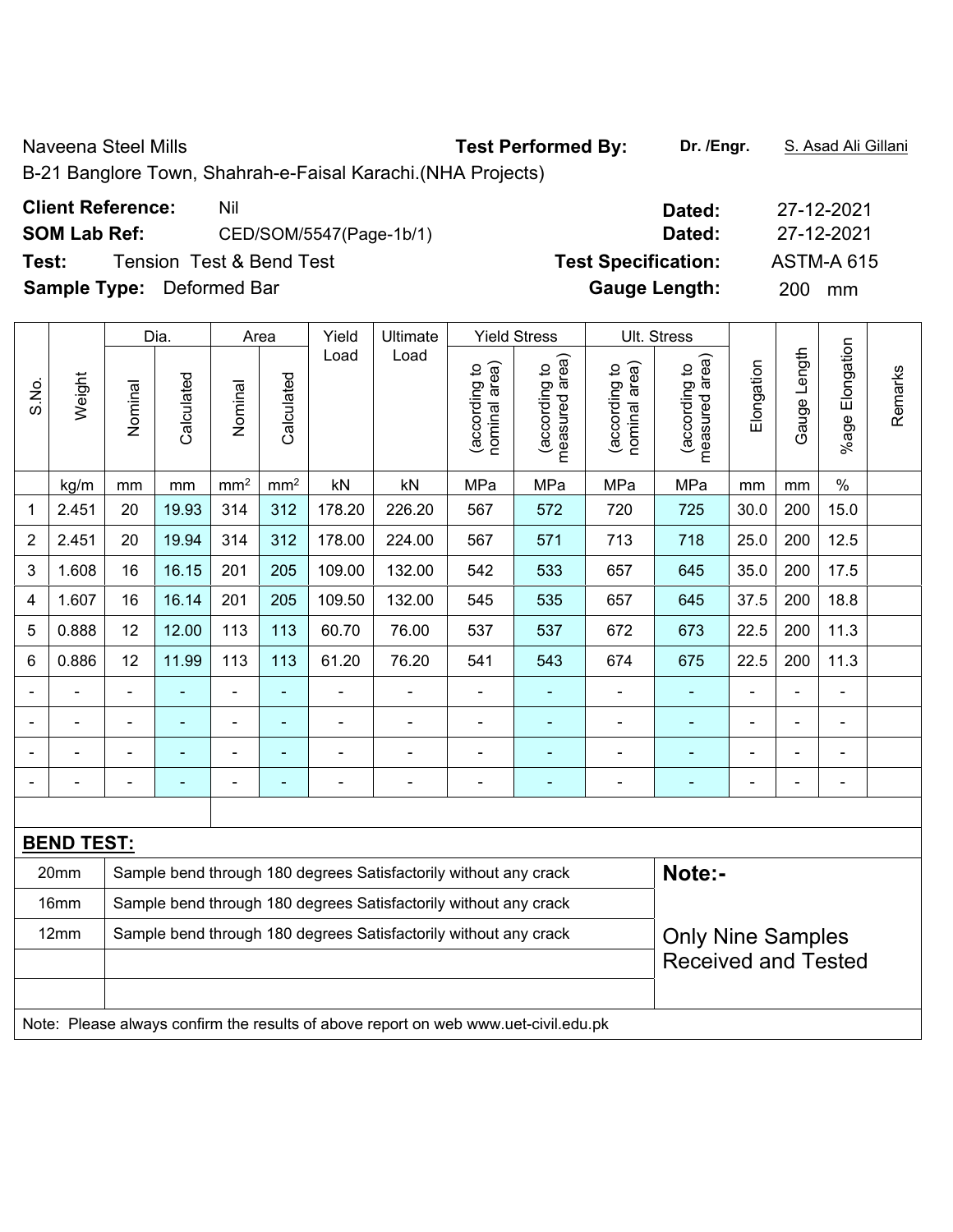Mehmood Iqbal Cheema **Test Performed By:** Dr. /Engr. **SAsad Ali Gillani** 

RE ECSP.(Infrastructure Devl And Const.Of Affordable Housing Unit At Chak 48NB Sargodha)

| <b>Client Reference:</b> | ECSP/RE/SG/16 | Ref:   | 5541(Page-1/ |
|--------------------------|---------------|--------|--------------|
| Dated:                   | 15-11-2021    | Dated: | 27-12-2021   |

**Test:** Tension Test & Bend Test **Test Specification:** ASTM-A-615 **Gauge Length:** 8 inch **Sample Type:** Deformed Bar (Itafaq Steel)

| <b>SOM Lab</b> |        |
|----------------|--------|
| Ref:           | 5541   |
| Dated:         | $27 -$ |

**Ref:** 5541(Page-1/1)

|                |                                                                                     |         | Dia.                                                             |                 | Area            | Yield | Ultimate                                                         |                               | <b>Yield Stress</b>                         |                                | Ult. Stress                     |            |              |                       |         |
|----------------|-------------------------------------------------------------------------------------|---------|------------------------------------------------------------------|-----------------|-----------------|-------|------------------------------------------------------------------|-------------------------------|---------------------------------------------|--------------------------------|---------------------------------|------------|--------------|-----------------------|---------|
| S.No.          | Weight                                                                              | Nominal | Calculated                                                       | Nominal         | Calculated      | Load  | Load                                                             | nominal area)<br>according to | (according to<br>neasured area)<br>measured | (according to<br>nominal area) | (according to<br>measured area) | Elongation | Gauge Length | Elongation<br>$%$ age | Remarks |
|                | lb/ft                                                                               | #       | in                                                               | in <sup>2</sup> | in <sup>2</sup> | Tons  | Tons                                                             | psi                           | psi                                         | psi                            | psi                             | in         | in           | $\frac{0}{0}$         |         |
| 1              | 1.515                                                                               | 6       | 0.753                                                            | 0.44            | 0.445           | 14.85 | 20.29                                                            | 74450                         | 73610                                       | 101680                         | 100540                          | 1.20       | 8.0          | 15.0                  |         |
| $\overline{2}$ | 1.459                                                                               | 6       | 0.739                                                            | 0.44            | 0.429           | 14.75 | 20.10                                                            | 73940                         | 75830                                       | 100760                         | 103340                          | 1.30       | 8.0          | 16.3                  |         |
| 3              | 1.063                                                                               | 5       | 0.630                                                            | 0.31            | 0.312           | 9.81  | 13.63                                                            | 69770                         | 69320                                       | 96960                          | 96340                           | 1.20       | 8.0          | 15.0                  |         |
| 4              | 1.061                                                                               | 5       | 0.630                                                            | 0.31            | 0.312           | 9.68  | 13.53                                                            | 68900                         | 68460                                       | 96240                          | 95620                           | 1.20       | 8.0          | 15.0                  |         |
| 5              | 0.645                                                                               | 4       | 0.492                                                            | 0.20            | 0.190           | 6.32  | 8.79                                                             | 69700                         | 73360                                       | 96900                          | 102000                          | 1.00       | 8.0          | 12.5                  |         |
| 6              | 0.648                                                                               | 4       | 0.492                                                            | 0.20            | 0.190           | 7.24  | 9.02                                                             | 79810                         | 84010                                       | 99480                          | 104720                          | 1.00       | 8.0          | 12.5                  |         |
|                | ÷,                                                                                  | ä,      | ä,                                                               | $\blacksquare$  |                 | ÷,    | ÷                                                                | $\overline{a}$                | ÷                                           | $\blacksquare$                 | ٠                               | L,         | ä,           | ÷                     |         |
|                | $\blacksquare$                                                                      |         | $\blacksquare$                                                   | $\blacksquare$  |                 | ä,    | $\blacksquare$                                                   | $\blacksquare$                | ÷                                           | $\blacksquare$                 | ٠                               |            |              | $\blacksquare$        |         |
|                |                                                                                     |         |                                                                  |                 |                 |       | $\blacksquare$                                                   | ä,                            | ۰                                           | $\blacksquare$                 | ۰                               |            |              | $\blacksquare$        |         |
|                |                                                                                     |         |                                                                  |                 |                 |       |                                                                  |                               |                                             |                                |                                 |            |              | $\blacksquare$        |         |
|                |                                                                                     |         |                                                                  |                 |                 |       |                                                                  |                               |                                             |                                |                                 |            |              |                       |         |
|                | <b>BEND TEST:</b>                                                                   |         |                                                                  |                 |                 |       |                                                                  |                               |                                             |                                |                                 |            |              |                       |         |
|                | #6                                                                                  |         |                                                                  |                 |                 |       | Sample bend through 180 degrees Satisfactorily without any crack |                               |                                             |                                | Note:-                          |            |              |                       |         |
|                | #5                                                                                  |         | Sample bend through 180 degrees Satisfactorily without any crack |                 |                 |       |                                                                  |                               |                                             |                                |                                 |            |              |                       |         |
|                | #4                                                                                  |         |                                                                  |                 |                 |       | Sample bend through 180 degrees Satisfactorily without any crack |                               |                                             |                                | <b>Only Nine Samples</b>        |            |              |                       |         |
|                |                                                                                     |         |                                                                  |                 |                 |       |                                                                  |                               |                                             |                                | <b>Received and Tested</b>      |            |              |                       |         |
|                |                                                                                     |         |                                                                  |                 |                 |       |                                                                  |                               |                                             |                                |                                 |            |              |                       |         |
|                | Note: Please always confirm the results of above report on web www.uet-civil.edu.pk |         |                                                                  |                 |                 |       |                                                                  |                               |                                             |                                |                                 |            |              |                       |         |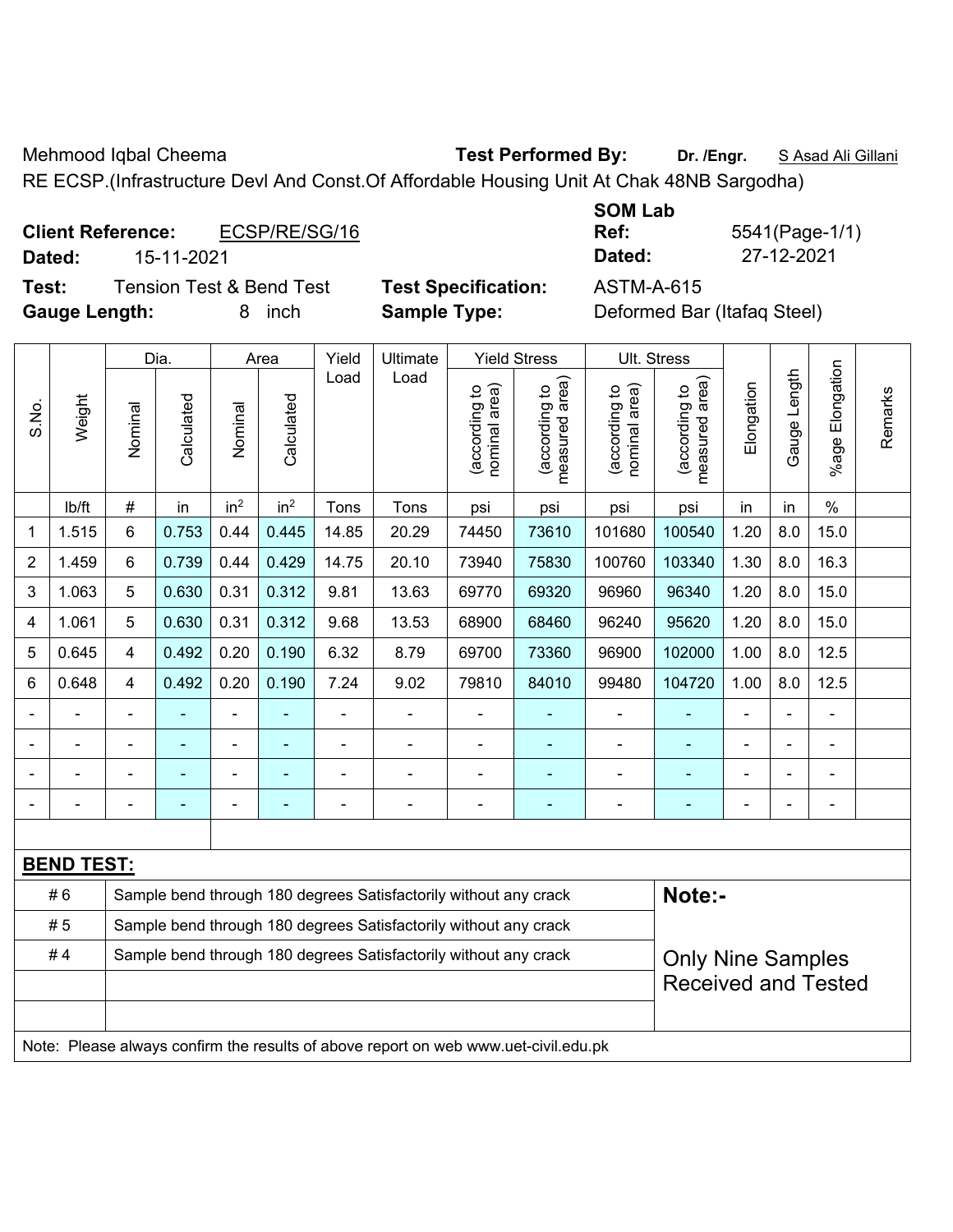S. Asad Ali **Gillani** 

Sikandar Sohail Maj For Co **Test Performed By:** Dr. /Engr.

21 Engr Bn Camp Area Ph-IX Near Ashiana Housing Sch lhr C/O Sigcen Lahore Cantt.

**Client Reference:** 812/GEN **Dated:** 27-12-2021 **Dated:** 27-12-2021 **Test:** Tension Test & Bend Test **Test Specification: Gauge Length:** 8 inch **Sample Type:** Deformed Bar

| <b>SOM Lab</b>    |                |
|-------------------|----------------|
| Ref:              | 5543(Page-1/1) |
| Dated:            | 27-12-2021     |
| <b>ASTM-A-615</b> |                |

|                |                                                                                     |                | Dia.                                                             |                 | Area            | Yield          | Ultimate                                                         |                                | <b>Yield Stress</b>             |                                | Ult. Stress                        |                |              |                    |         |
|----------------|-------------------------------------------------------------------------------------|----------------|------------------------------------------------------------------|-----------------|-----------------|----------------|------------------------------------------------------------------|--------------------------------|---------------------------------|--------------------------------|------------------------------------|----------------|--------------|--------------------|---------|
| S.No.          | Weight                                                                              | Nominal        | Calculated                                                       | Nominal         | Calculated      | Load           | Load                                                             | nominal area)<br>(according to | measured area)<br>(according to | (according to<br>nominal area) | area)<br>(according to<br>measured | Elongation     | Gauge Length | Elongation<br>%age | Remarks |
|                | lb/ft                                                                               | #              | in                                                               | in <sup>2</sup> | in <sup>2</sup> | Tons           | Tons                                                             | psi                            | psi                             | psi                            | psi                                | in             | in           | $\%$               |         |
| 1              | 2.644                                                                               | 8              | 0.995                                                            | 0.79            | 0.777           | 22.04          | 33.59                                                            | 61530                          | 62560                           | 93770                          | 95340                              | 1.40           | 8.0          | 17.5               |         |
| $\overline{2}$ | 2.641                                                                               | 8              | 0.994                                                            | 0.79            | 0.776           | 21.83          | 33.30                                                            | 60960                          | 62060                           | 92970                          | 94650                              | 1.40           | 8.0          | 17.5               |         |
| 3              | 1.585                                                                               | 6              | 0.770                                                            | 0.44            | 0.466           | 13.73          | 20.71                                                            | 68830                          | 64990                           | 103830                         | 98030                              | 1.30           | 8.0          | 16.3               |         |
| 4              | 1.593                                                                               | 6              | 0.772                                                            | 0.44            | 0.468           | 13.76          | 20.80                                                            | 68980                          | 64850                           | 104230                         | 98000                              | 1.30           | 8.0          | 16.3               |         |
| 5              | 0.663                                                                               | $\overline{4}$ | 0.498                                                            | 0.20            | 0.195           | 6.75           | 9.30                                                             | 74420                          | 76320                           | 102520                         | 105150                             | 1.10           | 8.0          | 13.8               |         |
| 6              | 0.664                                                                               | $\overline{4}$ | 0.498                                                            | 0.20            | 0.195           | 6.83           | 9.23                                                             | 75320                          | 77250                           | 101730                         | 104340                             | 1.20           | 8.0          | 15.0               |         |
|                |                                                                                     |                | $\blacksquare$                                                   | ÷,              |                 | $\blacksquare$ | ä,                                                               |                                |                                 | $\blacksquare$                 | ÷,                                 | $\blacksquare$ |              | ÷,                 |         |
|                |                                                                                     |                | ä,                                                               | ä,              |                 | L,             | ä,                                                               | $\blacksquare$                 |                                 | $\blacksquare$                 | ä,                                 |                |              | ä,                 |         |
|                |                                                                                     |                | $\overline{\phantom{0}}$                                         | $\blacksquare$  |                 |                | ÷,                                                               | $\blacksquare$                 |                                 | $\blacksquare$                 | $\blacksquare$                     |                |              | $\blacksquare$     |         |
|                |                                                                                     |                |                                                                  |                 |                 |                |                                                                  |                                |                                 |                                |                                    |                |              | $\blacksquare$     |         |
|                |                                                                                     |                |                                                                  |                 |                 |                |                                                                  |                                |                                 |                                |                                    |                |              |                    |         |
|                | <b>BEND TEST:</b>                                                                   |                |                                                                  |                 |                 |                |                                                                  |                                |                                 |                                |                                    |                |              |                    |         |
|                | # 8                                                                                 |                |                                                                  |                 |                 |                | Sample bend through 180 degrees Satisfactorily without any crack |                                |                                 |                                | Note:-                             |                |              |                    |         |
|                | # 6                                                                                 |                | Sample bend through 180 degrees Satisfactorily without any crack |                 |                 |                |                                                                  |                                |                                 |                                |                                    |                |              |                    |         |
|                | #4                                                                                  |                |                                                                  |                 |                 |                | Sample bend through 180 degrees Satisfactorily without any crack |                                |                                 |                                | <b>Only Nine Samples</b>           |                |              |                    |         |
|                |                                                                                     |                |                                                                  |                 |                 |                |                                                                  |                                |                                 |                                | <b>Received and Tested</b>         |                |              |                    |         |
|                |                                                                                     |                |                                                                  |                 |                 |                |                                                                  |                                |                                 |                                |                                    |                |              |                    |         |
|                | Note: Please always confirm the results of above report on web www.uet-civil.edu.pk |                |                                                                  |                 |                 |                |                                                                  |                                |                                 |                                |                                    |                |              |                    |         |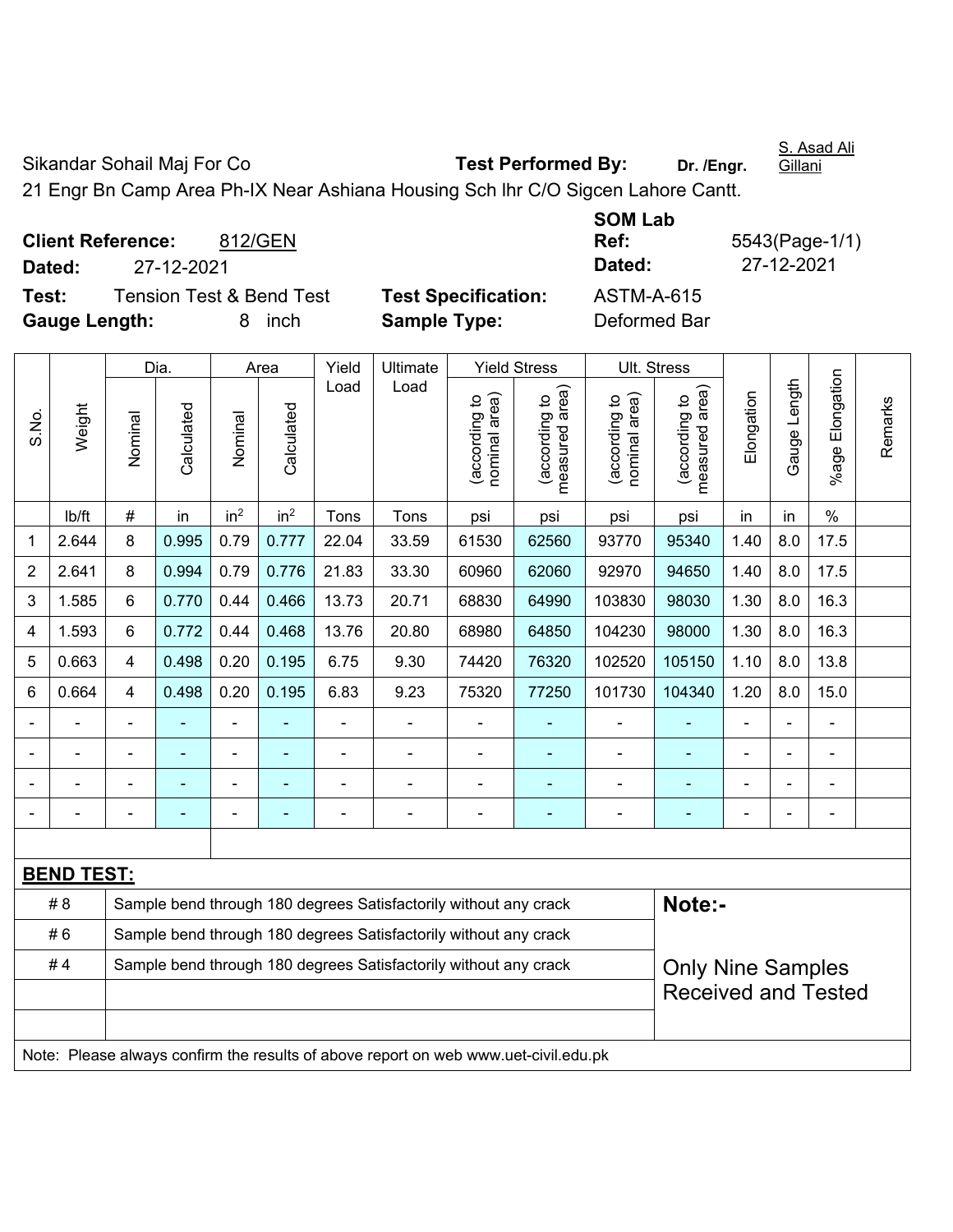Muhammad Khalid Zaman **Test Performed By:** Dr. /Engr. **SAsad Ali Gillani** 

RE ECSP,Lahore.(Const. Of Disposal Station At Dijkot, Faisalabad)

| <b>Client Reference:</b> | ESP/CM-FSD/DJT-1 |
|--------------------------|------------------|
|--------------------------|------------------|

**Test:** Tension Test & Bend Test **Test Specification:** ASTM-A-615 **Gauge Length:** 8 inch **Sample Type:** Deformed Bar (Ravi Steel)

**SOM Lab Ref:** 5546(Page-1/1) **Dated:** 08-12-2021 **Dated:** 27-12-2021

|                          |                   |                | Dia.       |                          | Area            | Yield          | Ultimate                                                                            |                                | <b>Yield Stress</b>             |                                | Ult. Stress                     |                |                |                 |         |
|--------------------------|-------------------|----------------|------------|--------------------------|-----------------|----------------|-------------------------------------------------------------------------------------|--------------------------------|---------------------------------|--------------------------------|---------------------------------|----------------|----------------|-----------------|---------|
| S.No.                    | Weight            | Nominal        | Calculated | Nominal                  | Calculated      | Load           | Load                                                                                | nominal area)<br>(according to | (according to<br>measured area) | (according to<br>nominal area) | (according to<br>measured area) | Elongation     | Gauge Length   | %age Elongation | Remarks |
|                          | lb/ft             | $\#$           | in         | in <sup>2</sup>          | in <sup>2</sup> | Tons           | Tons                                                                                | psi                            | psi                             | psi                            | psi                             | in             | in             | $\%$            |         |
| $\mathbf{1}$             | 0.545             | 4              | 0.451      | 0.20                     | 0.160           | 3.77           | 5.22                                                                                | 41590                          | 51990                           | 57560                          | 71940                           | 1.30           | 8.0            | 16.3            |         |
| $\overline{2}$           | 0.555             | $\overline{4}$ | 0.456      | 0.20                     | 0.163           | 3.79           | 5.37                                                                                | 41820                          | 51310                           | 59240                          | 72690                           | 1.30           | 8.0            | 16.3            |         |
|                          |                   |                |            | ÷,                       |                 |                | ÷,                                                                                  |                                |                                 |                                |                                 |                |                |                 |         |
|                          | ä,                | ä,             | ÷,         | $\overline{\phantom{0}}$ | ÷               | $\blacksquare$ | ÷                                                                                   | $\blacksquare$                 | ÷                               | $\blacksquare$                 | $\blacksquare$                  | L,             | $\blacksquare$ | ÷,              |         |
| $\overline{\phantom{0}}$ | ÷                 | $\blacksquare$ | ä,         | $\blacksquare$           | ÷               | $\blacksquare$ | ÷                                                                                   | -                              | ÷                               | $\overline{\phantom{a}}$       | $\blacksquare$                  | ÷              | $\blacksquare$ | ÷,              |         |
|                          | $\blacksquare$    | ä,             | ä,         | $\blacksquare$           | ۰               | $\blacksquare$ | ÷                                                                                   | L,                             | ۰                               | $\blacksquare$                 | $\blacksquare$                  | ä,             |                | ÷,              |         |
|                          |                   |                | ÷          | ÷,                       |                 |                | ä,                                                                                  | $\blacksquare$                 |                                 | ÷,                             | $\blacksquare$                  | L,             |                | ä,              |         |
|                          |                   |                |            | ۰                        |                 |                | $\blacksquare$                                                                      |                                |                                 |                                | $\blacksquare$                  |                |                | $\blacksquare$  |         |
|                          |                   |                |            | ٠                        |                 |                | $\blacksquare$                                                                      |                                |                                 |                                |                                 |                |                | $\blacksquare$  |         |
|                          |                   |                | ÷,         | ÷                        | $\blacksquare$  | $\blacksquare$ | ä,                                                                                  | $\blacksquare$                 | $\blacksquare$                  | $\blacksquare$                 | $\blacksquare$                  | $\overline{a}$ | $\blacksquare$ | ÷               |         |
|                          |                   |                |            |                          |                 |                |                                                                                     |                                |                                 |                                |                                 |                |                |                 |         |
|                          | <b>BEND TEST:</b> |                |            |                          |                 |                |                                                                                     |                                |                                 |                                |                                 |                |                |                 |         |
|                          | #4                |                |            |                          |                 |                | Sample bend through 180 degrees Satisfactorily without any crack                    |                                |                                 |                                | Note:-                          |                |                |                 |         |
|                          |                   |                |            |                          |                 |                |                                                                                     |                                |                                 |                                |                                 |                |                |                 |         |
|                          |                   |                |            |                          |                 |                |                                                                                     |                                |                                 |                                | <b>Only Three Samples</b>       |                |                |                 |         |
|                          |                   |                |            |                          |                 |                |                                                                                     |                                |                                 |                                | <b>Received and Tested</b>      |                |                |                 |         |
|                          |                   |                |            |                          |                 |                |                                                                                     |                                |                                 |                                |                                 |                |                |                 |         |
|                          |                   |                |            |                          |                 |                | Note: Please always confirm the results of above report on web www.uet-civil.edu.pk |                                |                                 |                                |                                 |                |                |                 |         |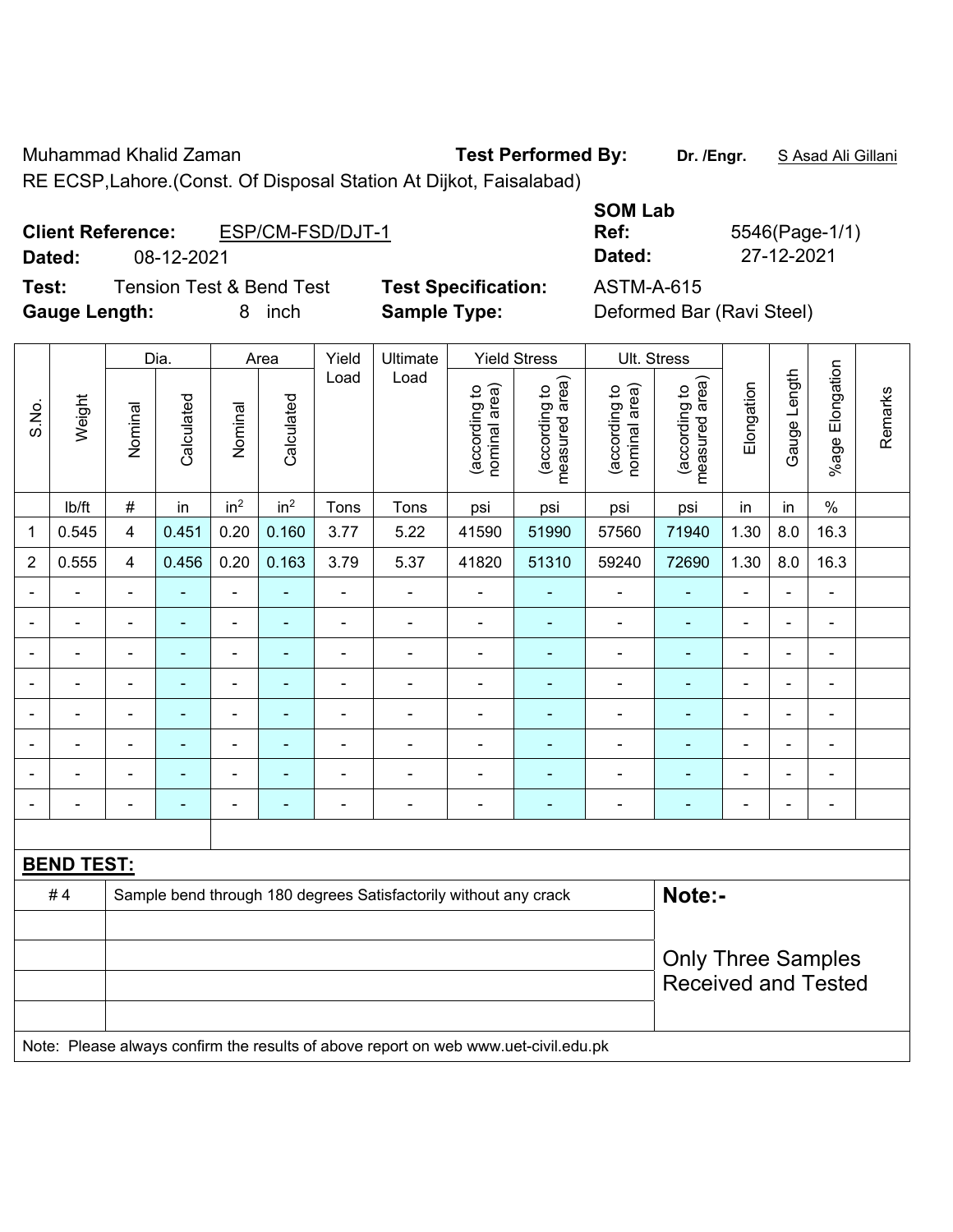S. Asad Ali **Gillani** 

Ma Desheng **Test Performed By:** Dr. /Engr.

PM State Grid CEPET.(500Kv D/C Transmission Line Nokhar S/S-Lahore North S/S-Lahore)

|                      | <b>Client Reference:</b> |                                     | CET/ADB-301A/SEC-II/UET-21-234 | UUII LUM<br>Ref: | 5548(Page-1/                |
|----------------------|--------------------------|-------------------------------------|--------------------------------|------------------|-----------------------------|
| Dated:               | 27-12-2021               |                                     |                                | Dated:           | 27-12-2021                  |
| Test:                |                          | <b>Tension Test &amp; Bend Test</b> | <b>Test Specification:</b>     | ASTM-A-615       |                             |
| <b>Gauge Length:</b> |                          | inch                                | <b>Sample Type:</b>            |                  | Deformed Bar (Kamran Steel) |

**SOM Lab Ref:** 5548(Page-1/1) **Dated:** 27-12-2021 **Dated:** 27-12-2021

|                |                      |                                                                  | Dia.                                                             |                 | Area            | Yield                 | Ultimate                                                                            |                                | <b>Yield Stress</b>                         | Ult. Stress                    |                                 |                |                |                 |         |
|----------------|----------------------|------------------------------------------------------------------|------------------------------------------------------------------|-----------------|-----------------|-----------------------|-------------------------------------------------------------------------------------|--------------------------------|---------------------------------------------|--------------------------------|---------------------------------|----------------|----------------|-----------------|---------|
| S.No.          | Weight               | Nominal                                                          | Calculated                                                       | Nominal         | Calculated      | Load                  | Load                                                                                | nominal area)<br>(according to | (according to<br>neasured area)<br>measured | nominal area)<br>(according to | measured area)<br>(according to | Elongation     | Gauge Length   | %age Elongation | Remarks |
|                | lb/ft                | #                                                                | in                                                               | in <sup>2</sup> | in <sup>2</sup> | Tons                  | Tons                                                                                | psi                            | psi                                         | psi                            | psi                             | in             | in             | $\frac{0}{0}$   |         |
| 1              | 2.658                | 8                                                                | 0.997                                                            | 0.79            | 0.781           | 27.88                 | 36.72                                                                               | 77830                          | 78730                                       | 102510                         | 103690                          | 1.30           | 8.0            | 16.3            |         |
| $\overline{2}$ | 2.644                | 8                                                                | 0.995                                                            | 0.79            | 0.777           | 24.21                 | 33.86                                                                               | 67590                          | 68720                                       | 94540                          | 96120                           | 1.60           | 8.0            | 20.0            |         |
| 3              | 1.503                | 6                                                                | 0.750                                                            | 0.44            | 0.442           | 13.83                 | 19.16                                                                               | 69340                          | 69020                                       | 96060                          | 95630                           | 1.30           | 8.0            | 16.3            |         |
| 4              | 1.492                | 6                                                                | 0.747                                                            | 0.44            | 0.438           | 13.73                 | 19.03                                                                               | 68830                          | 69140                                       | 95400                          | 95830                           | 1.20           | 8.0            | 15.0            |         |
|                |                      |                                                                  |                                                                  |                 |                 |                       | $\overline{\phantom{0}}$                                                            |                                |                                             | $\overline{a}$                 |                                 | $\blacksquare$ | ÷.             | $\blacksquare$  |         |
|                |                      | L.                                                               | $\blacksquare$                                                   | $\blacksquare$  |                 |                       | $\blacksquare$                                                                      | L,                             | $\overline{\phantom{a}}$                    | $\blacksquare$                 | $\blacksquare$                  | $\blacksquare$ | ä,             | $\blacksquare$  |         |
|                |                      | $\blacksquare$                                                   | $\blacksquare$                                                   | $\blacksquare$  |                 | $\blacksquare$        | $\blacksquare$                                                                      | L,                             |                                             | $\blacksquare$                 | $\overline{\phantom{a}}$        | $\blacksquare$ | ÷.             | $\blacksquare$  |         |
|                |                      | $\blacksquare$                                                   | $\blacksquare$                                                   | $\blacksquare$  |                 |                       |                                                                                     | $\overline{a}$                 |                                             | $\blacksquare$                 | ÷                               |                | ÷              | $\blacksquare$  |         |
|                |                      |                                                                  |                                                                  |                 |                 |                       |                                                                                     |                                |                                             | Ē,                             | ä,                              |                |                |                 |         |
|                |                      |                                                                  |                                                                  |                 |                 |                       |                                                                                     |                                |                                             |                                |                                 |                | $\blacksquare$ | $\blacksquare$  |         |
|                | <b>Witnessed By:</b> |                                                                  |                                                                  |                 |                 | Umair Khalid (NesPak) |                                                                                     |                                |                                             |                                |                                 |                |                |                 |         |
|                | <b>BEND TEST:</b>    |                                                                  |                                                                  |                 |                 |                       |                                                                                     |                                |                                             |                                |                                 |                |                |                 |         |
|                | # 8                  |                                                                  |                                                                  |                 |                 |                       | Sample bend through 180 degrees Satisfactorily without any crack                    |                                |                                             |                                | Note:-                          |                |                |                 |         |
|                | # 8                  | Sample bend through 180 degrees Satisfactorily without any crack |                                                                  |                 |                 |                       |                                                                                     |                                |                                             |                                |                                 |                |                |                 |         |
|                | #6                   |                                                                  | Sample bend through 180 degrees Satisfactorily without any crack |                 |                 |                       |                                                                                     |                                |                                             |                                | <b>Only Eight Samples</b>       |                |                |                 |         |
|                | #6                   | Sample bend through 180 degrees Satisfactorily without any crack |                                                                  |                 |                 |                       |                                                                                     |                                |                                             | <b>Received and Tested</b>     |                                 |                |                |                 |         |
|                |                      |                                                                  |                                                                  |                 |                 |                       |                                                                                     |                                |                                             |                                |                                 |                |                |                 |         |
|                |                      |                                                                  |                                                                  |                 |                 |                       | Note: Please always confirm the results of above report on web www.uet-civil.edu.pk |                                |                                             |                                |                                 |                |                |                 |         |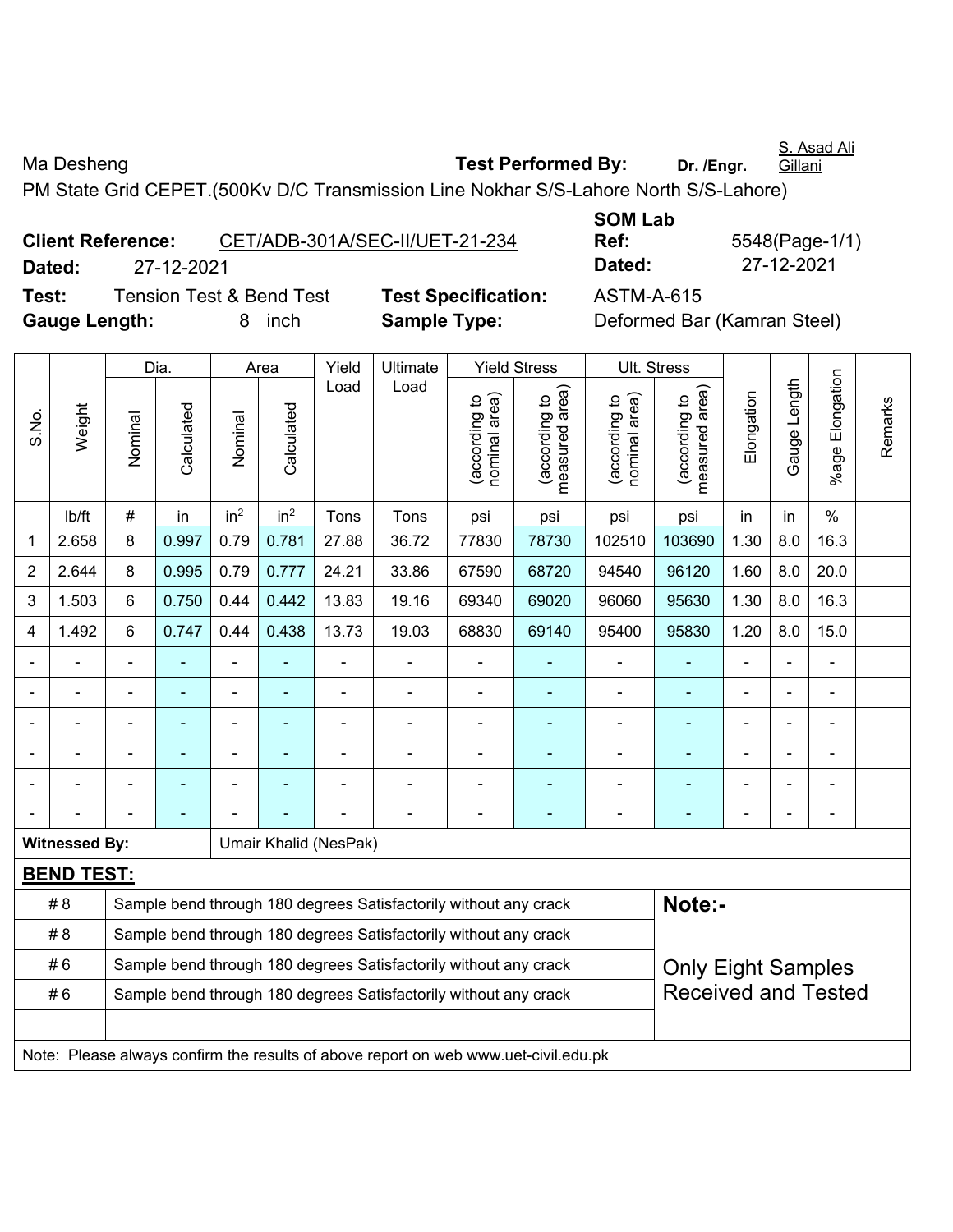Bricks Art, **Test Performed By: Dr. /Engr.**  Architects,Engineers Contractors & Project Manager. (Site: DHA Lhore)

|                          |                                     |                   |                            | <b>SOM Lab</b> |                |
|--------------------------|-------------------------------------|-------------------|----------------------------|----------------|----------------|
| <b>Client Reference:</b> |                                     | BRICKS ART/020/07 |                            | Ref:           | 5549(Page-1/1) |
| Dated:                   | 27-12-2021                          |                   |                            | Dated:         | 27-12-2021     |
| Test:                    | <b>Tension Test &amp; Bend Test</b> |                   | <b>Test Specification:</b> | ASTM-A-615     |                |
| <b>Gauge Length:</b>     |                                     | inch              | <b>Sample Type:</b>        | Deformed Bar   |                |

|                |                   |                | Dia.           |                          | Area            | Yield          | Ultimate                                                                            |                                | <b>Yield Stress</b>             |                                | Ult. Stress                     |                          |                          |                          |         |
|----------------|-------------------|----------------|----------------|--------------------------|-----------------|----------------|-------------------------------------------------------------------------------------|--------------------------------|---------------------------------|--------------------------------|---------------------------------|--------------------------|--------------------------|--------------------------|---------|
| S.No.          | Weight            | Nominal        | Calculated     | Nominal                  | Calculated      | Load           | Load                                                                                | nominal area)<br>(according to | (according to<br>measured area) | nominal area)<br>(according to | (according to<br>measured area) | Elongation               | Gauge Length             | %age Elongation          | Remarks |
|                | lb/ft             | $\#$           | in             | in <sup>2</sup>          | in <sup>2</sup> | Tons           | Tons                                                                                | psi                            | psi                             | psi                            | psi                             | in                       | in                       | $\%$                     |         |
| 1              | 2.692             | 8              | 1.004          | 0.79                     | 0.791           | 28.75          | 40.77                                                                               | 80250                          | 80150                           | 113830                         | 113690                          | 1.20                     | 8.0                      | 15.0                     |         |
| $\overline{2}$ | 2.709             | $\,8\,$        | 1.007          | 0.79                     | 0.796           | 28.44          | 40.47                                                                               | 79400                          | 78800                           | 112980                         | 112130                          | 1.30                     | 8.0                      | 16.3                     |         |
|                |                   |                |                | L.                       |                 |                | L,                                                                                  |                                |                                 |                                |                                 | $\overline{a}$           |                          | $\blacksquare$           |         |
|                |                   |                |                | $\blacksquare$           |                 |                | $\blacksquare$                                                                      | $\blacksquare$                 |                                 | $\blacksquare$                 |                                 | $\overline{\phantom{a}}$ |                          | $\blacksquare$           |         |
| $\blacksquare$ |                   | $\blacksquare$ |                | $\overline{\phantom{0}}$ | ۰               | $\blacksquare$ | $\blacksquare$                                                                      | $\blacksquare$                 | ۰                               | $\blacksquare$                 | ٠                               | $\blacksquare$           | $\blacksquare$           | $\blacksquare$           |         |
|                |                   |                | $\blacksquare$ | -                        | ۰               | ٠              | $\overline{\phantom{0}}$                                                            | $\blacksquare$                 | $\blacksquare$                  | $\overline{\phantom{0}}$       | $\blacksquare$                  | $\blacksquare$           | $\overline{\phantom{0}}$ | $\overline{\phantom{a}}$ |         |
|                | ÷                 | $\blacksquare$ | Ē.             | $\overline{\phantom{0}}$ | ۰               | $\blacksquare$ | $\blacksquare$                                                                      | $\blacksquare$                 | ۰                               | $\blacksquare$                 | $\blacksquare$                  | $\blacksquare$           | L.                       | $\blacksquare$           |         |
|                |                   |                |                | ÷,                       | ۰               | $\overline{a}$ | $\blacksquare$                                                                      | $\blacksquare$                 | ÷                               | $\blacksquare$                 |                                 | $\blacksquare$           |                          | ÷,                       |         |
|                |                   |                |                | $\overline{a}$           |                 |                |                                                                                     | $\blacksquare$                 | ۰                               |                                |                                 |                          |                          | ۰                        |         |
|                |                   |                |                |                          |                 | ٠              | $\blacksquare$                                                                      | $\blacksquare$                 | $\blacksquare$                  |                                |                                 |                          |                          | $\blacksquare$           |         |
|                |                   |                |                |                          |                 |                |                                                                                     |                                |                                 |                                |                                 |                          |                          |                          |         |
|                | <b>BEND TEST:</b> |                |                |                          |                 |                |                                                                                     |                                |                                 |                                |                                 |                          |                          |                          |         |
|                | # 8               |                |                |                          |                 |                | Sample bend through 180 degrees Satisfactorily without any crack                    |                                |                                 |                                | Note:-                          |                          |                          |                          |         |
|                |                   |                |                |                          |                 |                |                                                                                     |                                |                                 |                                |                                 |                          |                          |                          |         |
|                |                   |                |                |                          |                 |                |                                                                                     |                                |                                 | <b>Only Three Samples</b>      |                                 |                          |                          |                          |         |
|                |                   |                |                |                          |                 |                |                                                                                     |                                |                                 |                                | <b>Received and Tested</b>      |                          |                          |                          |         |
|                |                   |                |                |                          |                 |                |                                                                                     |                                |                                 |                                |                                 |                          |                          |                          |         |
|                |                   |                |                |                          |                 |                | Note: Please always confirm the results of above report on web www.uet-civil.edu.pk |                                |                                 |                                |                                 |                          |                          |                          |         |

S. Asad Ali

Gillani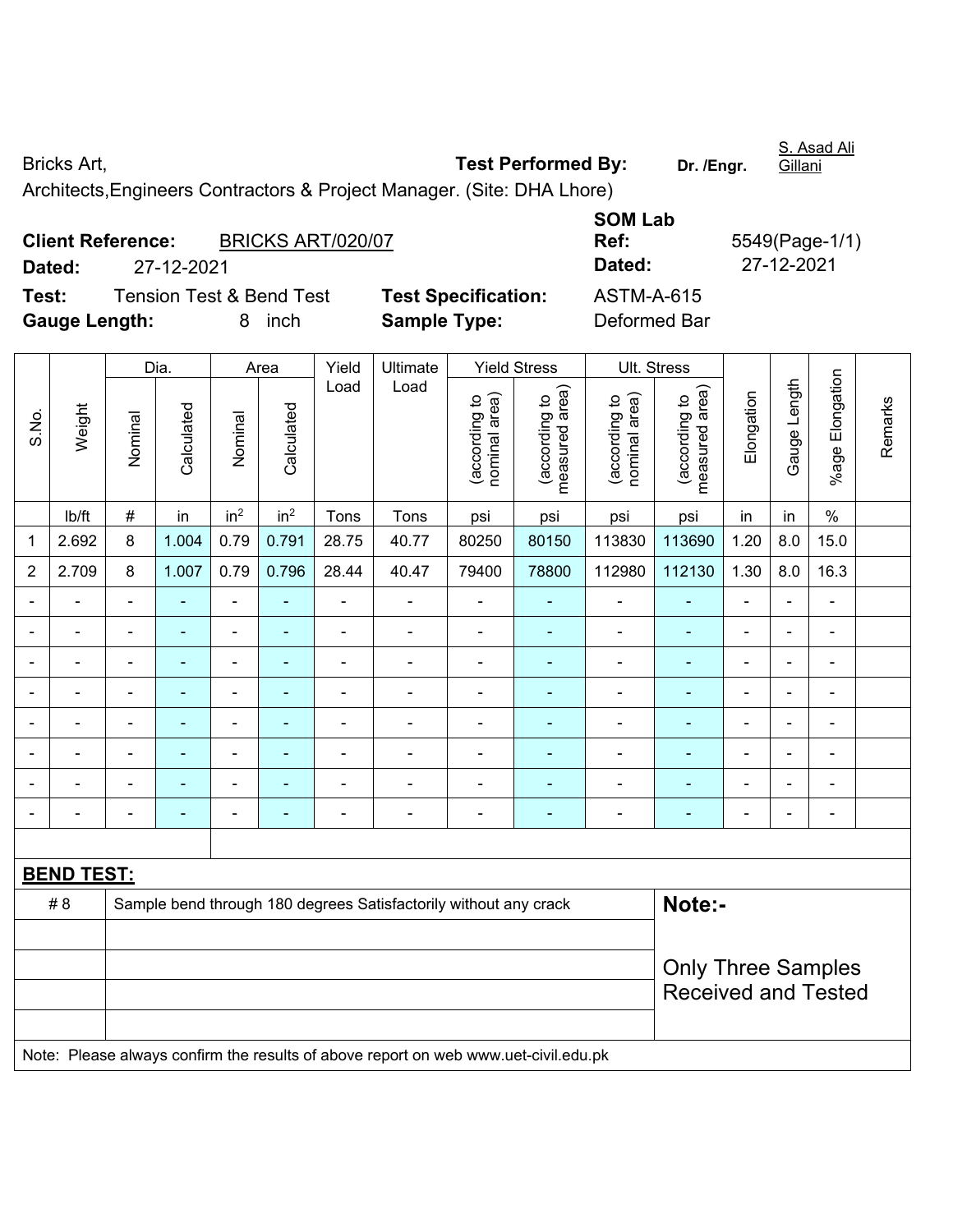Bricks Art, **Test Performed By:** Dr. /Engr. Architects,Engineers Contractors & Project Manager. (Site: DHA Lhore)

| <b>Client Reference:</b> |            |                                     | BRICKS ART/020/07          |                   |  |  |  |
|--------------------------|------------|-------------------------------------|----------------------------|-------------------|--|--|--|
| Dated:                   | 27-12-2021 |                                     |                            | Dated:            |  |  |  |
| Test:                    |            | <b>Tension Test &amp; Bend Test</b> | <b>Test Specification:</b> | <b>ASTM-A-615</b> |  |  |  |
| <b>Gauge Length:</b>     |            | inch<br>8.                          | <b>Sample Type:</b>        | Deformed Bar      |  |  |  |

**SOM Lab Ref:** 5550-552(Page-2/2) **Dated:** 27-12-2021 **Dated:** 27-12-2021 **Text: Specification:** ASTM-A-615

|                |                   |                                                                  | Dia.           |                          | Area            | Yield          | Ultimate                                                                            |                                | <b>Yield Stress</b>             |                                | Ult. Stress                                 |                |              |                 |         |
|----------------|-------------------|------------------------------------------------------------------|----------------|--------------------------|-----------------|----------------|-------------------------------------------------------------------------------------|--------------------------------|---------------------------------|--------------------------------|---------------------------------------------|----------------|--------------|-----------------|---------|
| S.No.          | Weight            | Nominal                                                          | Calculated     | Nominal                  | Calculated      | Load           | Load                                                                                | nominal area)<br>(according to | measured area)<br>(according to | nominal area)<br>(according to | (according to<br>measured area)<br>measured | Elongation     | Gauge Length | %age Elongation | Remarks |
|                | lb/ft             | $\#$                                                             | in             | in <sup>2</sup>          | in <sup>2</sup> | Tons           | Tons                                                                                | psi                            | psi                             | psi                            | psi                                         | in             | in           | $\%$            |         |
| $\mathbf 1$    | 1.508             | 6                                                                | 0.751          | 0.44                     | 0.443           | 14.85          | 22.88                                                                               | 74450                          | 73940                           | 114710                         | 113930                                      | 1.20           | 8.0          | 15.0            |         |
| $\overline{2}$ | 1.506             | 6                                                                | 0.751          | 0.44                     | 0.443           | 14.95          | 22.99                                                                               | 74960                          | 74450                           | 115220                         | 114440                                      | 1.20           | 8.0          | 15.0            |         |
| 3              | 0.635             | 4                                                                | 0.488          | 0.20                     | 0.187           | 6.01           | 9.25                                                                                | 66320                          | 70930                           | 101960                         | 109040                                      | 1.00           | 8.0          | 12.5            |         |
| 4              | 0.633             | 4                                                                | 0.487          | 0.20                     | 0.186           | 6.03           | 9.28                                                                                | 66550                          | 71560                           | 102290                         | 109990                                      | 1.10           | 8.0          | 13.8            |         |
| $\blacksquare$ |                   | $\blacksquare$                                                   | L,             | $\overline{\phantom{a}}$ | ä,              | $\blacksquare$ | ÷,                                                                                  | ÷,                             | $\blacksquare$                  | $\blacksquare$                 | $\blacksquare$                              | $\blacksquare$ | ä,           | $\blacksquare$  |         |
| $\blacksquare$ | ÷                 | $\blacksquare$                                                   | $\blacksquare$ | ÷,                       | ÷               | $\blacksquare$ | ÷,                                                                                  | ÷,                             |                                 | ÷,                             | $\blacksquare$                              | $\blacksquare$ | ä,           | $\blacksquare$  |         |
| $\blacksquare$ | ÷                 | $\blacksquare$                                                   | ÷,             | $\blacksquare$           | ä,              | $\blacksquare$ | $\blacksquare$                                                                      | $\overline{\phantom{a}}$       | $\blacksquare$                  | $\blacksquare$                 | $\blacksquare$                              | $\overline{a}$ |              | ÷.              |         |
|                |                   | $\blacksquare$                                                   |                |                          |                 | $\blacksquare$ | $\blacksquare$                                                                      | Ē,                             |                                 | $\blacksquare$                 | $\overline{\phantom{a}}$                    |                |              | ÷               |         |
|                |                   |                                                                  |                |                          |                 |                |                                                                                     |                                |                                 |                                |                                             |                |              |                 |         |
| $\blacksquare$ |                   |                                                                  |                |                          |                 |                |                                                                                     |                                |                                 |                                |                                             |                |              | ÷               |         |
|                |                   |                                                                  |                |                          |                 |                |                                                                                     |                                |                                 |                                |                                             |                |              |                 |         |
|                | <b>BEND TEST:</b> |                                                                  |                |                          |                 |                |                                                                                     |                                |                                 |                                |                                             |                |              |                 |         |
|                | #6                |                                                                  |                |                          |                 |                | Sample bend through 180 degrees Satisfactorily without any crack                    |                                |                                 |                                | Note:-                                      |                |              |                 |         |
|                | #4                | Sample bend through 180 degrees Satisfactorily without any crack |                |                          |                 |                |                                                                                     |                                |                                 |                                |                                             |                |              |                 |         |
|                |                   |                                                                  |                |                          |                 |                |                                                                                     |                                | <b>Only Six Samples</b>         |                                |                                             |                |              |                 |         |
|                |                   |                                                                  |                |                          |                 |                | <b>Received and Tested</b>                                                          |                                |                                 |                                |                                             |                |              |                 |         |
|                |                   |                                                                  |                |                          |                 |                | Note: Please always confirm the results of above report on web www.uet-civil.edu.pk |                                |                                 |                                |                                             |                |              |                 |         |

S. Asad Ali Gillani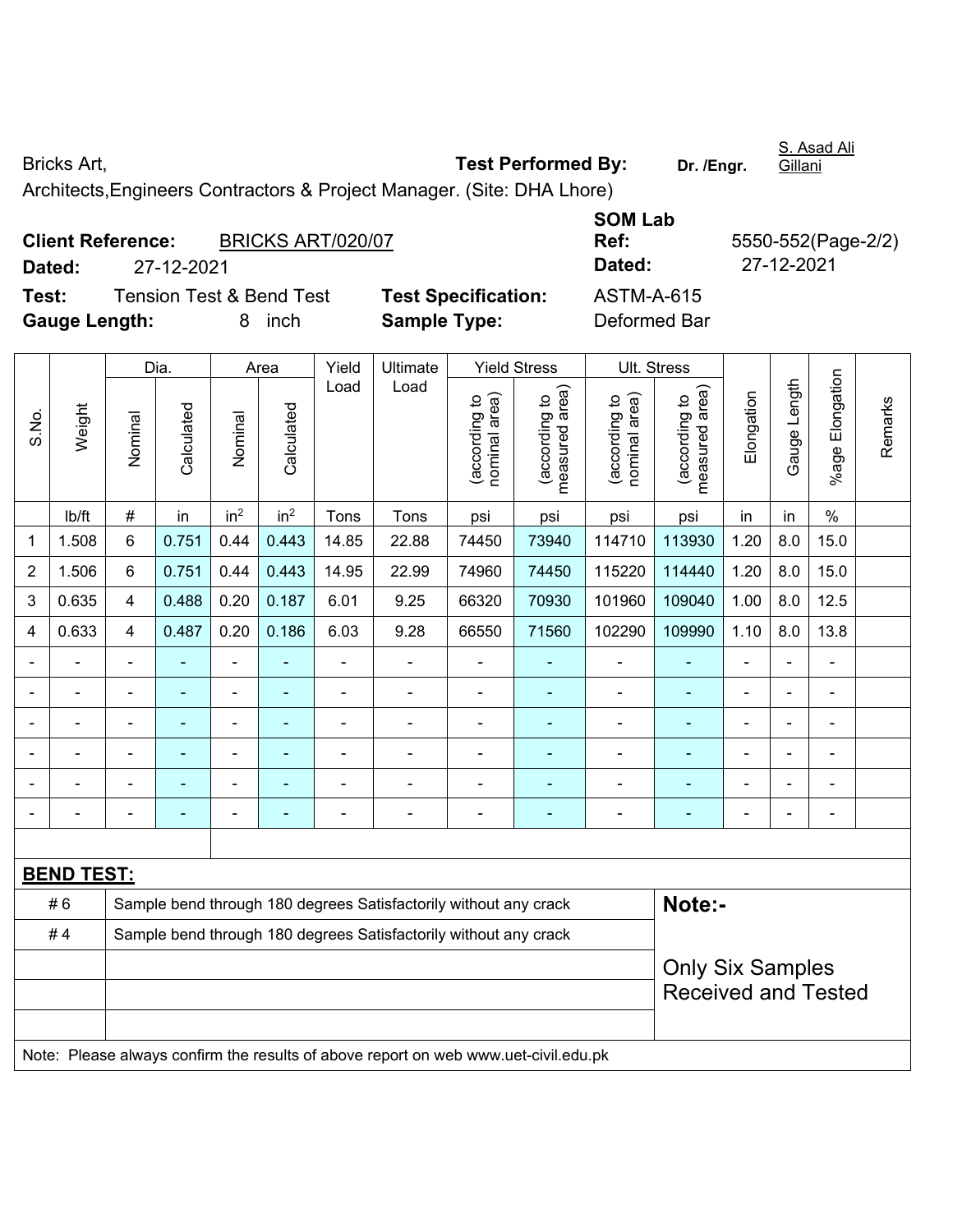Bricks Art, **Test Performed By:** Dr. /Engr. Architects,Engineers Contractors & Project Manager. (Site: DHA Lhore)

| <b>Client Reference:</b> |            | BRICKS ART/020/07        |                            | Ref:         | 5550-552(Pa |  |  |
|--------------------------|------------|--------------------------|----------------------------|--------------|-------------|--|--|
| Dated:                   | 27-12-2021 |                          |                            | Dated:       | 27-12-2021  |  |  |
| Test:                    |            | Tension Test & Bend Test | <b>Test Specification:</b> | ASTM-A-615   |             |  |  |
| <b>Gauge Length:</b>     |            | inch                     | <b>Sample Type:</b>        | Deformed Bar |             |  |  |

| <b>SOM Lab</b> |                    |
|----------------|--------------------|
| Ref:           | 5550-552(Page-1/2) |
| Dated:         | 27-12-2021         |
| ASTM-A-615     |                    |
| Deformed Bar   |                    |

|                |                   |                | Dia.           |                 | Area                     | Yield                    | Ultimate                                                                            |                               | <b>Yield Stress</b>             |                               | Ult. Stress                     |                |                |                 |         |
|----------------|-------------------|----------------|----------------|-----------------|--------------------------|--------------------------|-------------------------------------------------------------------------------------|-------------------------------|---------------------------------|-------------------------------|---------------------------------|----------------|----------------|-----------------|---------|
| S.No.          | Weight            | Nominal        | Calculated     | Nominal         | Calculated               | Load                     | Load                                                                                | nominal area)<br>according to | measured area)<br>(according to | nominal area)<br>according to | (according to<br>measured area) | Elongation     | Gauge Length   | %age Elongation | Remarks |
|                | lb/ft             | $\#$           | in             | in <sup>2</sup> | in <sup>2</sup>          | Tons                     | Tons                                                                                | psi                           | psi                             | psi                           | psi                             | in             | in             | $\%$            |         |
| 1              | 2.654             | 8              | 0.997          | 0.79            | 0.780                    | 25.20                    | 41.18                                                                               | 70350                         | 71250                           | 114970                        | 116440                          | 1.10           | 8.0            | 13.8            |         |
| $\overline{2}$ | 2.700             | 8              | 1.005          | 0.79            | 0.793                    | 25.18                    | 41.13                                                                               | 70290                         | 70030                           | 114830                        | 114390                          | 1.10           | 8.0            | 13.8            |         |
|                | ä,                | $\blacksquare$ | ä,             | ä,              | ä,                       | $\blacksquare$           | ä,                                                                                  | ä,                            |                                 | $\blacksquare$                | ä,                              | ä,             | $\blacksquare$ | $\blacksquare$  |         |
|                |                   |                | $\blacksquare$ | $\blacksquare$  |                          | $\overline{\phantom{a}}$ | $\blacksquare$                                                                      | $\blacksquare$                |                                 | $\overline{\phantom{a}}$      | $\blacksquare$                  | $\blacksquare$ |                | $\blacksquare$  |         |
|                |                   |                |                |                 |                          |                          |                                                                                     |                               |                                 |                               |                                 |                |                |                 |         |
|                |                   | $\blacksquare$ | $\blacksquare$ | $\blacksquare$  | $\blacksquare$           |                          | L,                                                                                  | $\blacksquare$                | $\overline{\phantom{a}}$        | $\overline{\phantom{a}}$      | $\blacksquare$                  | $\blacksquare$ |                | $\blacksquare$  |         |
| $\blacksquare$ |                   | $\blacksquare$ | ٠              | $\blacksquare$  | ۰                        | Ē,                       | $\blacksquare$                                                                      | $\blacksquare$                |                                 | $\blacksquare$                | ٠                               | $\blacksquare$ | $\blacksquare$ | $\blacksquare$  |         |
| $\blacksquare$ | $\blacksquare$    | $\blacksquare$ | $\blacksquare$ | $\blacksquare$  | $\overline{\phantom{a}}$ | $\blacksquare$           | $\blacksquare$                                                                      | $\blacksquare$                | $\blacksquare$                  | $\blacksquare$                | $\blacksquare$                  | $\blacksquare$ | ÷              | $\blacksquare$  |         |
|                | $\blacksquare$    | $\blacksquare$ | $\blacksquare$ | $\blacksquare$  | $\blacksquare$           | Ē,                       | $\blacksquare$                                                                      | $\blacksquare$                | ٠                               | $\blacksquare$                | $\blacksquare$                  | $\blacksquare$ | $\blacksquare$ | $\blacksquare$  |         |
|                | $\blacksquare$    | $\blacksquare$ | $\blacksquare$ | $\blacksquare$  | ÷                        | Ē,                       | $\blacksquare$                                                                      | $\blacksquare$                | ٠                               | $\blacksquare$                | $\blacksquare$                  | $\blacksquare$ |                | ÷,              |         |
|                |                   |                |                |                 |                          |                          |                                                                                     |                               |                                 |                               |                                 |                |                |                 |         |
|                | <b>BEND TEST:</b> |                |                |                 |                          |                          |                                                                                     |                               |                                 |                               |                                 |                |                |                 |         |
|                | # 8               |                |                |                 |                          |                          | Sample bend through 180 degrees Satisfactorily without any crack                    |                               |                                 |                               | Note:-                          |                |                |                 |         |
|                |                   |                |                |                 |                          |                          |                                                                                     |                               |                                 |                               |                                 |                |                |                 |         |
|                |                   |                |                |                 |                          |                          |                                                                                     |                               |                                 | <b>Only Three Samples</b>     |                                 |                |                |                 |         |
|                |                   |                |                |                 |                          |                          |                                                                                     |                               |                                 |                               | <b>Received and Tested</b>      |                |                |                 |         |
|                |                   |                |                |                 |                          |                          |                                                                                     |                               |                                 |                               |                                 |                |                |                 |         |
|                |                   |                |                |                 |                          |                          | Note: Please always confirm the results of above report on web www.uet-civil.edu.pk |                               |                                 |                               |                                 |                |                |                 |         |

S. Asad Ali Gillani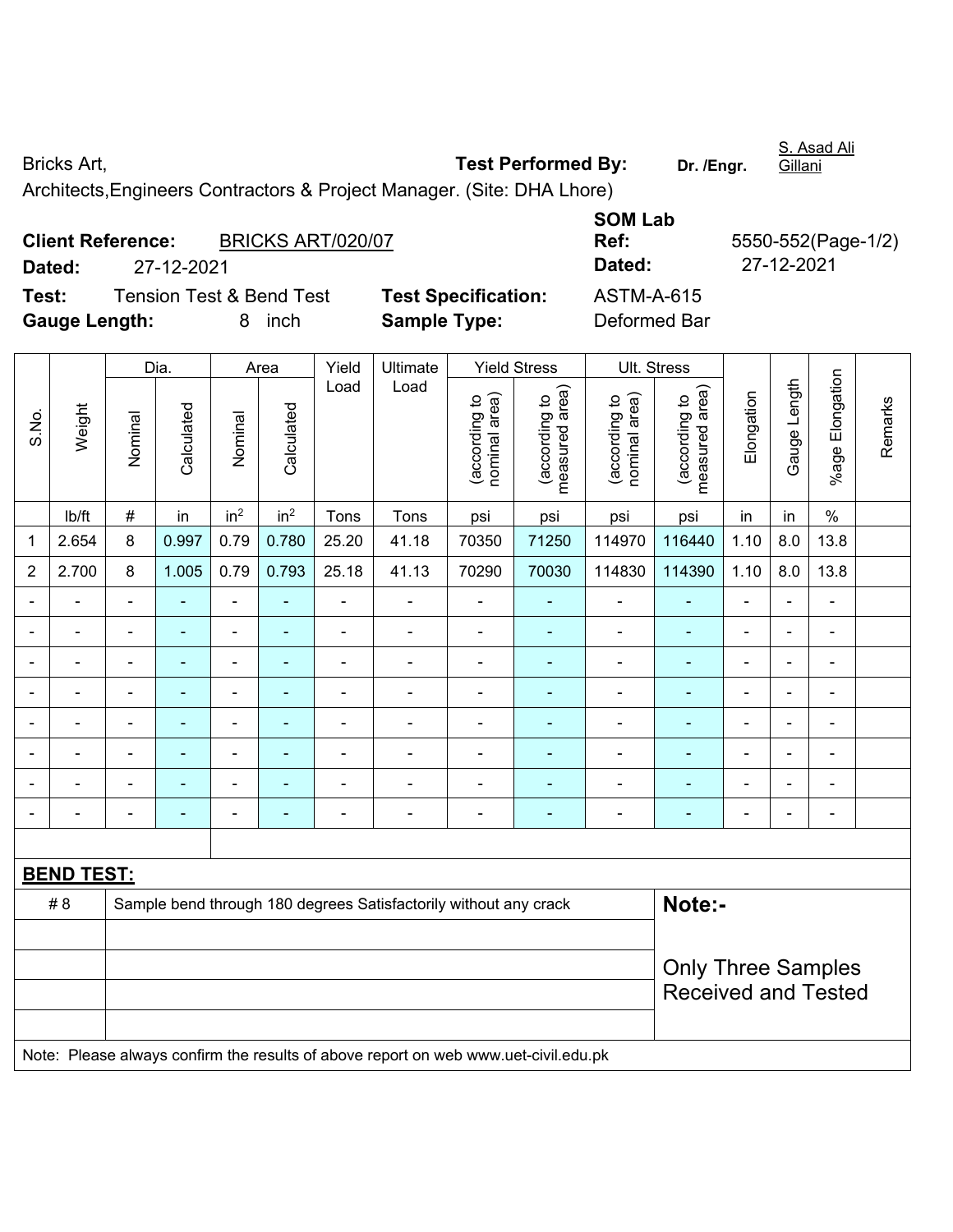Lahore.

 $\overline{1}$ 

## **Client Reference**

 $\top$ 

|                          |            | <b>SOM Lab</b> |             |
|--------------------------|------------|----------------|-------------|
| <b>Client Reference:</b> | Nil        | Ref:           | 5551(Page-1 |
| Dated:                   | 27-12-2021 | Dated:         | 27-12-2021  |

**Ref:** 5551(Page-1/1)

| <b>Test Specification:</b> | <b>ASTM-A-615</b>                             |
|----------------------------|-----------------------------------------------|
| <b>Sample Type:</b>        | Deformed Ba                                   |
|                            | <b>Tension Test &amp; Bend Test</b><br>8 inch |

 $\mathbf{r}$ 

|                |                   |                           | Dia.                     |                          | Area                     | Yield                    | Ultimate                                                                            |                                | <b>Yield Stress</b>             |                                | Ult. Stress                     |                |                |                          |         |
|----------------|-------------------|---------------------------|--------------------------|--------------------------|--------------------------|--------------------------|-------------------------------------------------------------------------------------|--------------------------------|---------------------------------|--------------------------------|---------------------------------|----------------|----------------|--------------------------|---------|
| S.No.          | Weight            | Nominal                   | Calculated               | Nominal                  | Calculated               | Load                     | Load                                                                                | (according to<br>nominal area) | (according to<br>measured area) | (according to<br>nominal area) | (according to<br>measured area) | Elongation     | Gauge Length   | Elongation<br>$%$ age    | Remarks |
|                | lb/ft             | $\#$                      | in                       | in <sup>2</sup>          | in <sup>2</sup>          | Tons                     | Tons                                                                                | psi                            | psi                             | psi                            | psi                             | in             | in             | $\%$                     |         |
| 1              | 1.425             | 6                         | 0.730                    | 0.44                     | 0.419                    | 10.57                    | 17.02                                                                               | 52990                          | 55640                           | 85330                          | 89610                           | 1.30           | 8.0            | 16.3                     |         |
| $\overline{2}$ | 1.421             | $\,6\,$                   | 0.730                    | 0.44                     | 0.418                    | 10.14                    | 16.46                                                                               | 50840                          | 53520                           | 82520                          | 86860                           | 1.30           | 8.0            | 16.3                     |         |
|                |                   | $\blacksquare$            | ä,                       | ÷,                       | ÷                        | $\blacksquare$           | ÷,                                                                                  | $\blacksquare$                 | ÷                               | $\blacksquare$                 | $\blacksquare$                  | $\blacksquare$ |                | $\blacksquare$           |         |
|                |                   |                           |                          | $\blacksquare$           |                          |                          |                                                                                     | $\blacksquare$                 | $\overline{\phantom{a}}$        | $\overline{a}$                 | $\blacksquare$                  |                |                |                          |         |
|                |                   | Ē,                        |                          | $\blacksquare$           |                          |                          | ä,                                                                                  |                                |                                 |                                |                                 |                |                | ä,                       |         |
|                |                   | $\blacksquare$            | $\blacksquare$           | $\blacksquare$           | $\overline{\phantom{0}}$ |                          | ÷                                                                                   | $\blacksquare$                 | ۰                               | $\blacksquare$                 | ÷,                              | $\blacksquare$ | $\blacksquare$ | $\overline{\phantom{a}}$ |         |
|                | $\blacksquare$    | $\blacksquare$            | $\blacksquare$           | $\overline{\phantom{a}}$ | $\blacksquare$           | Ē,                       | ÷                                                                                   | $\blacksquare$                 | $\blacksquare$                  | $\overline{a}$                 | $\blacksquare$                  | $\blacksquare$ |                | $\blacksquare$           |         |
|                |                   | $\blacksquare$            | $\blacksquare$           | $\blacksquare$           | ۰                        | Ē,                       | ä,                                                                                  | $\blacksquare$                 | $\blacksquare$                  | $\blacksquare$                 | $\blacksquare$                  | $\blacksquare$ |                | $\blacksquare$           |         |
|                |                   |                           |                          | ۳                        |                          |                          | $\blacksquare$                                                                      | $\blacksquare$                 |                                 |                                | $\blacksquare$                  |                |                | $\blacksquare$           |         |
|                | $\blacksquare$    | $\blacksquare$            | $\overline{\phantom{0}}$ | $\blacksquare$           | $\overline{\phantom{0}}$ | $\overline{\phantom{0}}$ | ÷                                                                                   | $\overline{\phantom{a}}$       | ۰                               | $\overline{\phantom{0}}$       | $\blacksquare$                  | $\blacksquare$ | $\blacksquare$ | $\overline{\phantom{a}}$ |         |
|                |                   |                           |                          |                          |                          |                          |                                                                                     |                                |                                 |                                |                                 |                |                |                          |         |
|                | <b>BEND TEST:</b> |                           |                          |                          |                          |                          |                                                                                     |                                |                                 |                                |                                 |                |                |                          |         |
|                | #6                |                           |                          |                          |                          |                          | Sample bend through 180 degrees Satisfactorily without any crack                    |                                |                                 |                                | Note:-                          |                |                |                          |         |
|                |                   | <b>Only Three Samples</b> |                          |                          |                          |                          |                                                                                     |                                |                                 |                                |                                 |                |                |                          |         |
|                |                   |                           |                          |                          |                          |                          |                                                                                     |                                |                                 |                                |                                 |                |                |                          |         |
|                |                   |                           |                          |                          |                          |                          |                                                                                     |                                |                                 |                                | <b>Received and Tested</b>      |                |                |                          |         |
|                |                   |                           |                          |                          |                          |                          |                                                                                     |                                |                                 |                                |                                 |                |                |                          |         |
|                |                   |                           |                          |                          |                          |                          | Note: Please always confirm the results of above report on web www.uet-civil.edu.pk |                                |                                 |                                |                                 |                |                |                          |         |

M. Sohaib **Test Performed By:** Dr. /Engr. **SAsad Ali Gillani** 

 $\overline{\mathbf{r}}$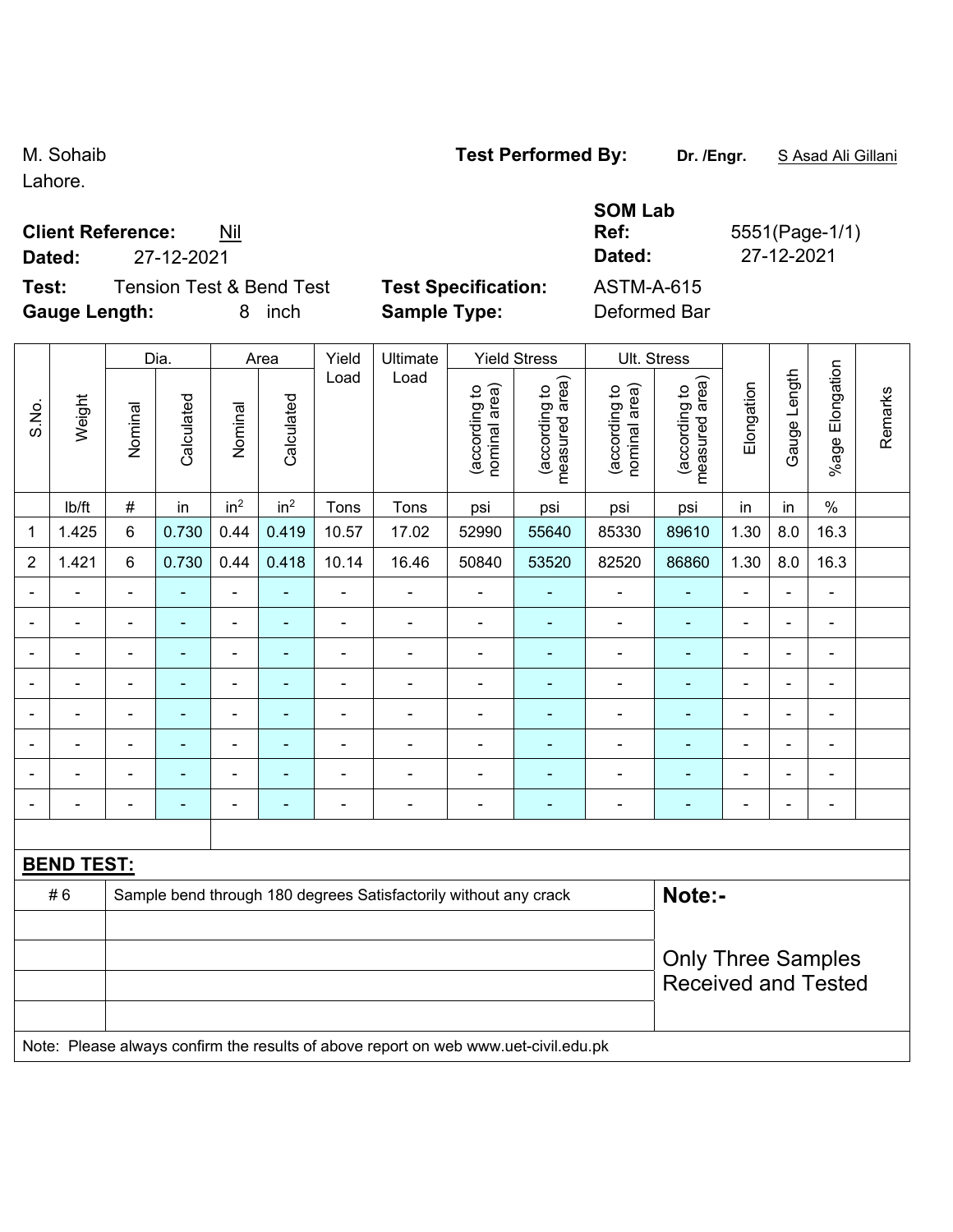Majeed Associates (Pvt.) Ltd. **Test Performed By:** Dr. /Engr. **SAsad Ali Gillani** 

Project: Allied Bank Ltd Warehouse At Pakpattan Road Sahiwal

**Test:** Tension Test & Bend Test **Test Specification:** ASTM-A-615 **Gauge Length:** 8 inch **Sample Type:** Deformed Bar (Afco Steel)

|             |                                 |                     | <b>SOM Lab</b> |                |
|-------------|---------------------------------|---------------------|----------------|----------------|
|             | <b>Client Reference:</b><br>Nil |                     | Ref:           | 5553(Page-1/1) |
| Dated:      | 27-12-2021                      |                     | Dated:         | 27-12-2021     |
| <b>TAAL</b> | Tensien Test & Dend Test        | Taat Cnaaifiaatianu | ACTMA A CAE    |                |

|                                                                        |                   |                | Dia.           |                 | Area            | Yield | Ultimate                                                                            |                                | <b>Yield Stress</b>             |                                | Ult. Stress                                 |                |              |                          |         |
|------------------------------------------------------------------------|-------------------|----------------|----------------|-----------------|-----------------|-------|-------------------------------------------------------------------------------------|--------------------------------|---------------------------------|--------------------------------|---------------------------------------------|----------------|--------------|--------------------------|---------|
| S.No.                                                                  | Weight            | Nominal        | Calculated     | Nominal         | Calculated      | Load  | Load                                                                                | nominal area)<br>(according to | (according to<br>measured area) | (according to<br>nominal area) | (according to<br>measured area)<br>measured | Elongation     | Gauge Length | Elongation<br>$%$ age    | Remarks |
|                                                                        | lb/ft             | #              | in             | in <sup>2</sup> | in <sup>2</sup> | Tons  | Tons                                                                                | psi                            | psi                             | psi                            | psi                                         | in             | in           | $\%$                     |         |
| 1                                                                      | 2.608             | 8              | 0.988          | 0.79            | 0.766           | 25.56 | 35.55                                                                               | 71350                          | 73580                           | 99230                          | 102340                                      | 1.20           | 8.0          | 15.0                     |         |
| $\overline{2}$                                                         | 2.583             | 8              | 0.983          | 0.79            | 0.759           | 25.30 | 35.55                                                                               | 70630                          | 73520                           | 99230                          | 103290                                      | 1.30           | 8.0          | 16.3                     |         |
| 3                                                                      | 1.471             | 6              | 0.742          | 0.44            | 0.432           | 17.02 | 20.15                                                                               | 85330                          | 86910                           | 101020                         | 102890                                      | 1.00           | 8.0          | 12.5                     |         |
| 4                                                                      | 1.483             | 6              | 0.745          | 0.44            | 0.436           | 16.48 | 20.03                                                                               | 82620                          | 83380                           | 100400                         | 101320                                      | 1.00           | 8.0          | 12.5                     |         |
| 5                                                                      | 0.667             | 4              | 0.500          | 0.20            | 0.196           | 6.49  | 8.38                                                                                | 71610                          | 73070                           | 92400                          | 94290                                       | 1.00           | 8.0          | 12.5                     |         |
| 6                                                                      | 0.669             | 4              | 0.501          | 0.20            | 0.197           | 6.47  | 8.33                                                                                | 71380                          | 72470                           | 91840                          | 93240                                       | 0.90           | 8.0          | 11.3                     |         |
| $\blacksquare$                                                         |                   | $\blacksquare$ | ä,             | ä,              |                 |       | $\blacksquare$                                                                      | ä,                             | ä,                              | $\blacksquare$                 | $\blacksquare$                              | $\blacksquare$ |              | ÷,                       |         |
| $\blacksquare$                                                         |                   | $\blacksquare$ | $\blacksquare$ |                 |                 |       |                                                                                     | L,                             |                                 | $\blacksquare$                 | $\blacksquare$                              | ÷              |              | $\blacksquare$           |         |
| $\blacksquare$                                                         |                   | $\blacksquare$ |                |                 |                 |       | ÷                                                                                   | Ē,                             |                                 |                                | $\blacksquare$                              | ä,             |              | $\blacksquare$           |         |
| $\blacksquare$                                                         |                   |                |                |                 |                 |       |                                                                                     |                                |                                 |                                |                                             |                |              | $\overline{\phantom{0}}$ |         |
|                                                                        |                   |                |                |                 |                 |       |                                                                                     |                                |                                 |                                |                                             |                |              |                          |         |
|                                                                        | <b>BEND TEST:</b> |                |                |                 |                 |       |                                                                                     |                                |                                 |                                |                                             |                |              |                          |         |
|                                                                        | # 8               |                |                |                 |                 |       | Sample bend through 180 degrees Satisfactorily without any crack                    |                                |                                 |                                | Note:-                                      |                |              |                          |         |
| #6<br>Sample bend through 180 degrees Satisfactorily without any crack |                   |                |                |                 |                 |       |                                                                                     |                                |                                 |                                |                                             |                |              |                          |         |
|                                                                        | #4                |                |                |                 |                 |       | Sample bend through 180 degrees Satisfactorily without any crack                    |                                |                                 |                                | <b>Only Nine Samples</b>                    |                |              |                          |         |
|                                                                        |                   |                |                |                 |                 |       |                                                                                     |                                |                                 | <b>Received and Tested</b>     |                                             |                |              |                          |         |
|                                                                        |                   |                |                |                 |                 |       |                                                                                     |                                |                                 |                                |                                             |                |              |                          |         |
|                                                                        |                   |                |                |                 |                 |       | Note: Please always confirm the results of above report on web www.uet-civil.edu.pk |                                |                                 |                                |                                             |                |              |                          |         |